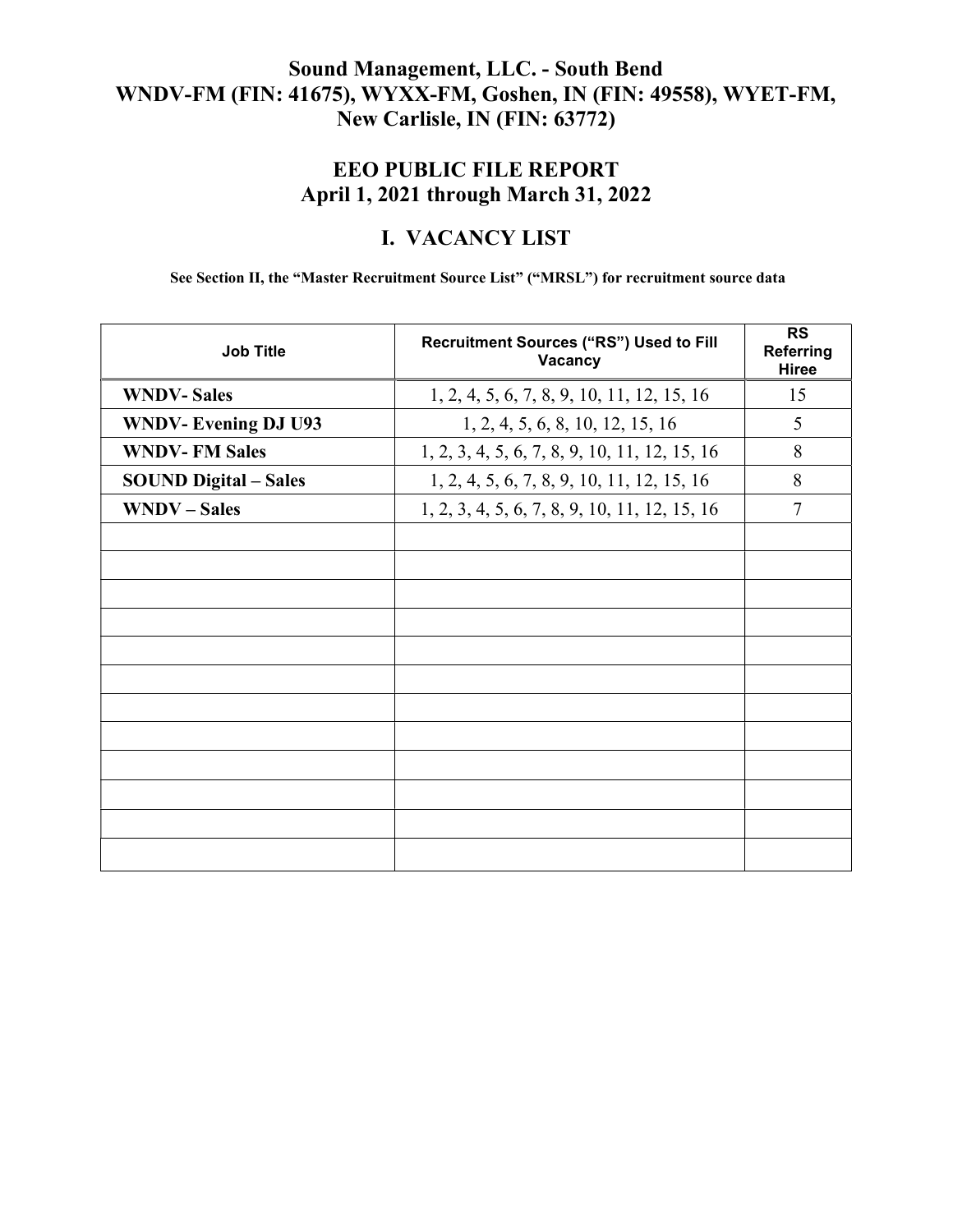## Sound Management, LLC - South Bend WNDV-FM, WYXX-FM, WYET-FM

# MASTER RECRUITMENT SOURCE LIST ("MRSL")

| <b>RS</b><br><b>Number</b>                                                              | <b>RS</b> Information                                                                                                                                                       | <b>Source Entitled</b><br>to Vacancy<br><b>Notification?</b><br>(Yes/No) | No. of<br><b>Interviewees</b><br><b>Referred by RS</b><br>over<br>reporting period |
|-----------------------------------------------------------------------------------------|-----------------------------------------------------------------------------------------------------------------------------------------------------------------------------|--------------------------------------------------------------------------|------------------------------------------------------------------------------------|
| 1                                                                                       | Job Fair                                                                                                                                                                    | N                                                                        | 1                                                                                  |
| $\overline{2}$                                                                          | Indiana Broadcasters Association or IBA Job Fair<br>3308 E 98th St, #161<br>Indianapolis, IN<br>Contact: Gwen Piening<br>Phone: 800-342-6276<br>www.indianabroadcasters.org | N                                                                        | $\boldsymbol{0}$                                                                   |
| $\overline{3}$                                                                          | Job Boards and Indeed<br>www.indeed.com                                                                                                                                     | N                                                                        | 3                                                                                  |
| 4                                                                                       | <b>Broadcast Compliance Services</b><br>http://www.bcs-ok.com/<br>Contact: Robin Cooper<br>Phone: 301-998-6136<br>Fax: (410) 486-7354                                       | N                                                                        | $\overline{2}$                                                                     |
| 5                                                                                       | Allaccess.com<br>28955 Pacific Coast Highway, Suite 210<br>Malibu, CA 90265<br>www.allaccess.com<br>Phone: 310-457-6616<br>Fax: 310-457-8058                                | N                                                                        | 4                                                                                  |
| 6                                                                                       | Sound Management, LLC. Website - www.artisticradio.com                                                                                                                      | $\mathbf N$                                                              | $\boldsymbol{0}$                                                                   |
| 7                                                                                       | WNDV 92.9 FM Radio Station Advertising                                                                                                                                      | ${\bf N}$                                                                | 9                                                                                  |
| 8                                                                                       | WNDV Station Website - www.u93.com                                                                                                                                          | N                                                                        | 4                                                                                  |
| 9                                                                                       | Rock 97.7 FM Radio Station Advertising                                                                                                                                      | $\mathbf N$                                                              | 5                                                                                  |
| 10                                                                                      | Rock977.com Website - WYXX Website                                                                                                                                          | ${\bf N}$                                                                | $\boldsymbol{0}$                                                                   |
| 11                                                                                      | WYET Radio Station Advertising                                                                                                                                              | N                                                                        | $\boldsymbol{0}$                                                                   |
| 12                                                                                      | <b>WYET</b> Website                                                                                                                                                         | $\mathbf N$                                                              | $\boldsymbol{0}$                                                                   |
| 13                                                                                      | ZIP Recuter - John Ketron<br>Phone: 480.401.3743                                                                                                                            | N                                                                        | $\theta$                                                                           |
| 14                                                                                      | South Bend Tribune or SBT Online<br>225 W Colfax South Bend, IN<br>Phone: 574-235-6161                                                                                      | $\mathbf N$                                                              | $\boldsymbol{0}$                                                                   |
| 15                                                                                      | Walk-in/Referral/Other                                                                                                                                                      | ${\bf N}$                                                                | $\mathbf{1}$                                                                       |
| 16                                                                                      | Outside Web Links to job postings - re-posting of our<br>recruitment advertisement by independent web sites                                                                 | N                                                                        | 7                                                                                  |
| <b>TOTAL</b><br><b>INTERVIEWEES</b><br><b>OVER</b><br><b>REPORTING</b><br><b>PERIOD</b> |                                                                                                                                                                             |                                                                          | 36                                                                                 |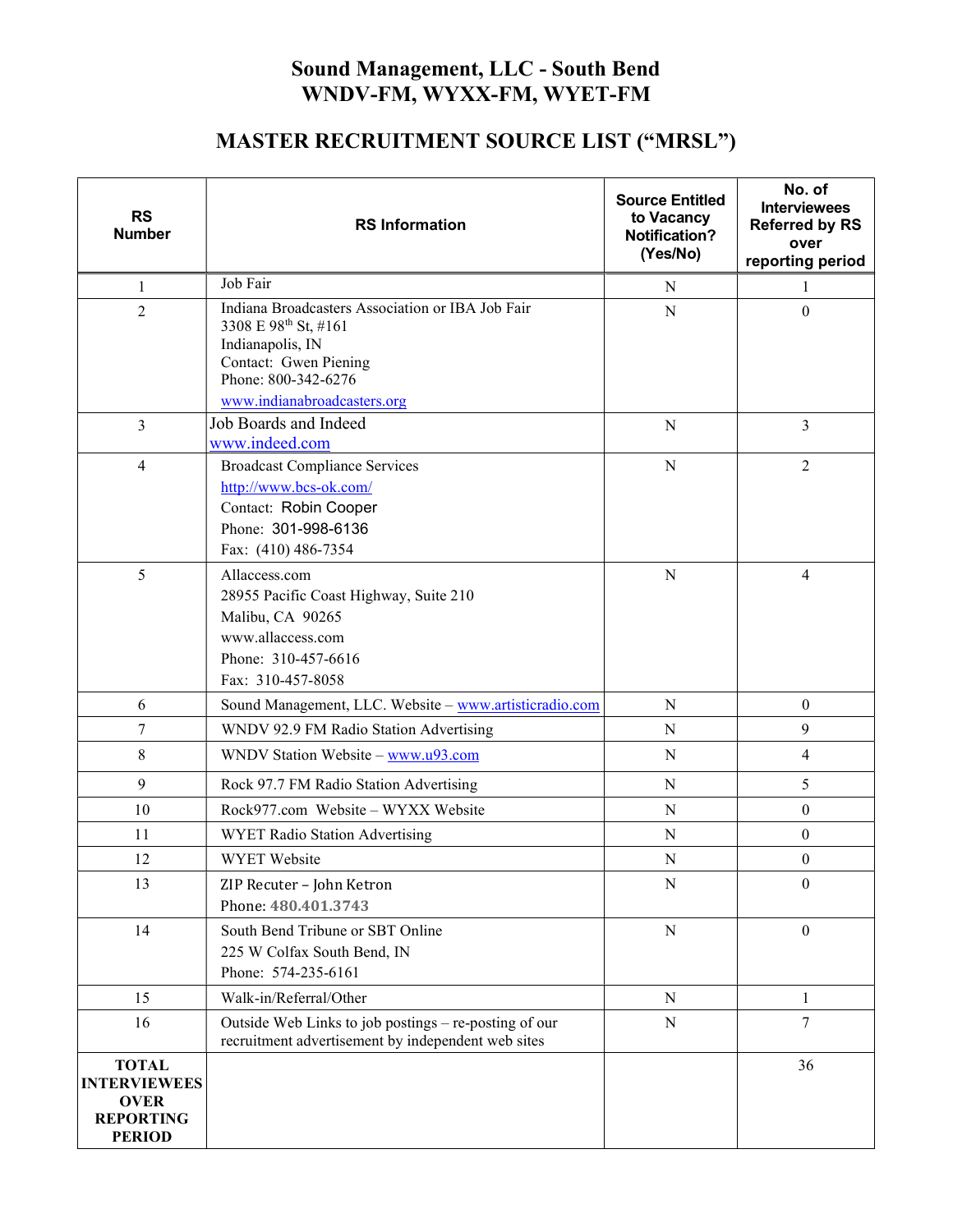### Sound Management, LLC - South Bend WNDV-FM, WYXX-FM, WYET-FM

Note: Broadcast Compliance Services ("BCS") is a Rockville, Maryland, based company that provides broadcast stations with prompt and wide-ranging distribution of the stations' vacant employment opportunities. BCS maintains an extensive resource listing of contacts at minority, distaff (gender-specific) and college institutions and organizations. A subscribing station furnishes BCS with notification of a job vacancy, and BCS, in turn, distributes the vacancy notice to all the relevant contacts on its resources lists, thereby ensuring broad public outreach of the employment opportunities. 2021 is the last full year of BCS and it will be removed from our reports after this reporting period.

|              | <b>TYPE OF RECRUITMENT INITIATIVE</b> | <b>BRIEF DESCRIPTION OF ACTIVITY</b>                                                                                                                                                                                                                                                                                                                                                                                                                                                                                                                                                                                                                                                                                                                                                                                                                                                             |
|--------------|---------------------------------------|--------------------------------------------------------------------------------------------------------------------------------------------------------------------------------------------------------------------------------------------------------------------------------------------------------------------------------------------------------------------------------------------------------------------------------------------------------------------------------------------------------------------------------------------------------------------------------------------------------------------------------------------------------------------------------------------------------------------------------------------------------------------------------------------------------------------------------------------------------------------------------------------------|
| 1            | Establish internship program          | Due to Covid – ongoing internship program was<br>suspended during this reporting period.                                                                                                                                                                                                                                                                                                                                                                                                                                                                                                                                                                                                                                                                                                                                                                                                         |
|              |                                       | Standard Program that will start back up as soon as<br>distancing rules subside:                                                                                                                                                                                                                                                                                                                                                                                                                                                                                                                                                                                                                                                                                                                                                                                                                 |
|              |                                       | Prior to COVID restrictions, the stations have<br>maintained an internship program to assist<br>members of the local community to gain skills<br>needed for broadcast employment. Although the<br>program is available to the general community,<br>participants were primarily individuals from Notre<br>Dame University, IUSB and surrounding High<br>Schools. Interns were given the opportunity to<br>rotate throughout various station departments so as<br>to gain exposure to various facets of the<br>broadcasting business. In some cases, participants<br>were able to apply for school credits in return for<br>their internship. (On-Air, Front Desk, Sales<br>Participants, Promotions). Many students choose<br>to take part time jobs with the stations to in an<br>effort to make money during their training<br>program.<br>Stations had no interns this past reporting period. |
| $\mathbf{2}$ | <b>Participation in Job Fairs</b>     | On May 20, 2021 Pam Kay Mason (SEU Hiring<br>Manager) Hosted a Job Fair and Career Expo at<br>the Northern Indiana Events Center in Elkhart, IN.<br>The event last from $2pm - 6p$ and was well                                                                                                                                                                                                                                                                                                                                                                                                                                                                                                                                                                                                                                                                                                  |

### III. RECRUITMENT INITIATIVES